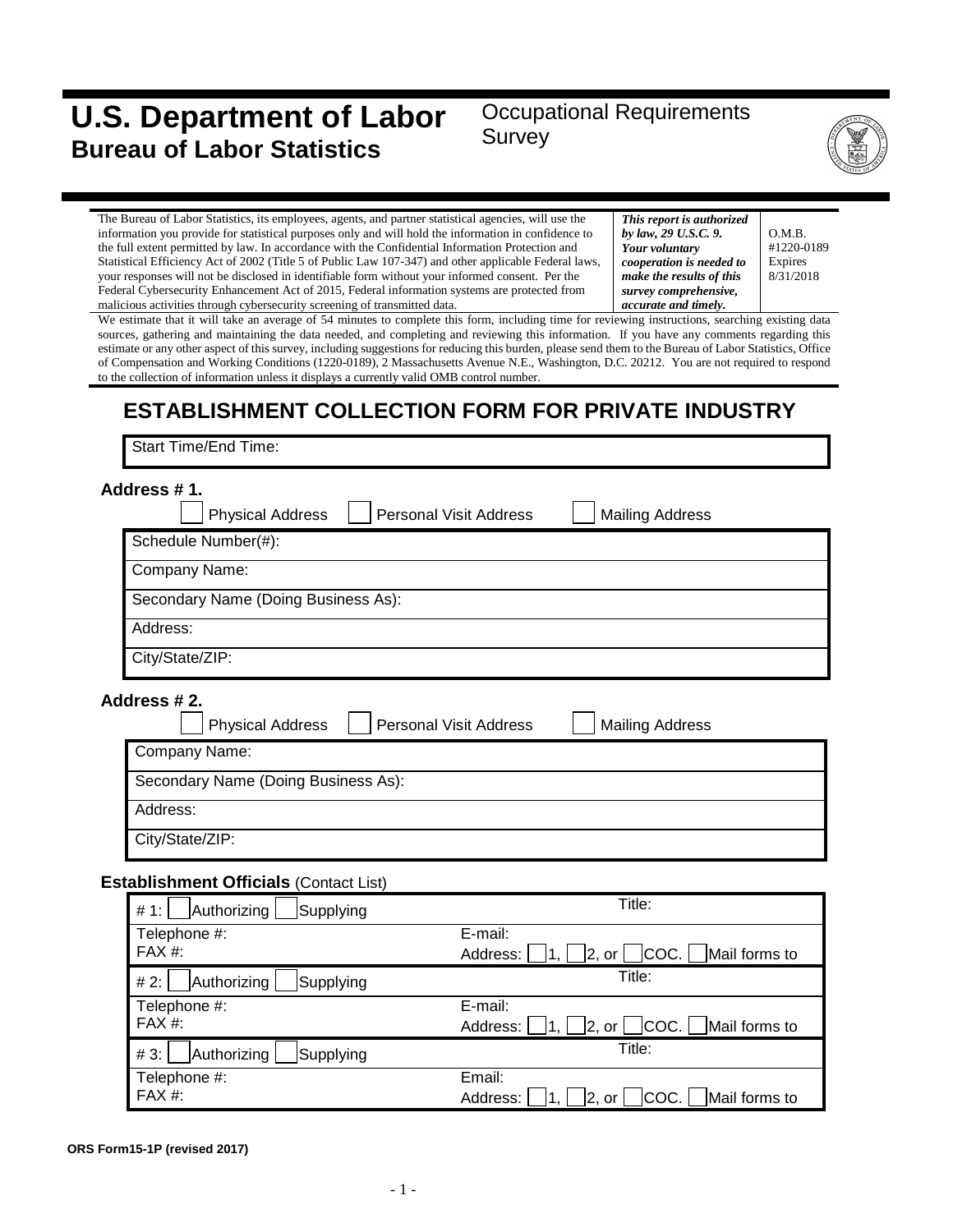## **Central Office Clearance** (Complete if clearance and/or data obtained from this source)

| Schedule (data) obtained:<br>Clearance obtained: |
|--------------------------------------------------|
| Company Name:                                    |
| Address:                                         |
| City/State/ZIP:                                  |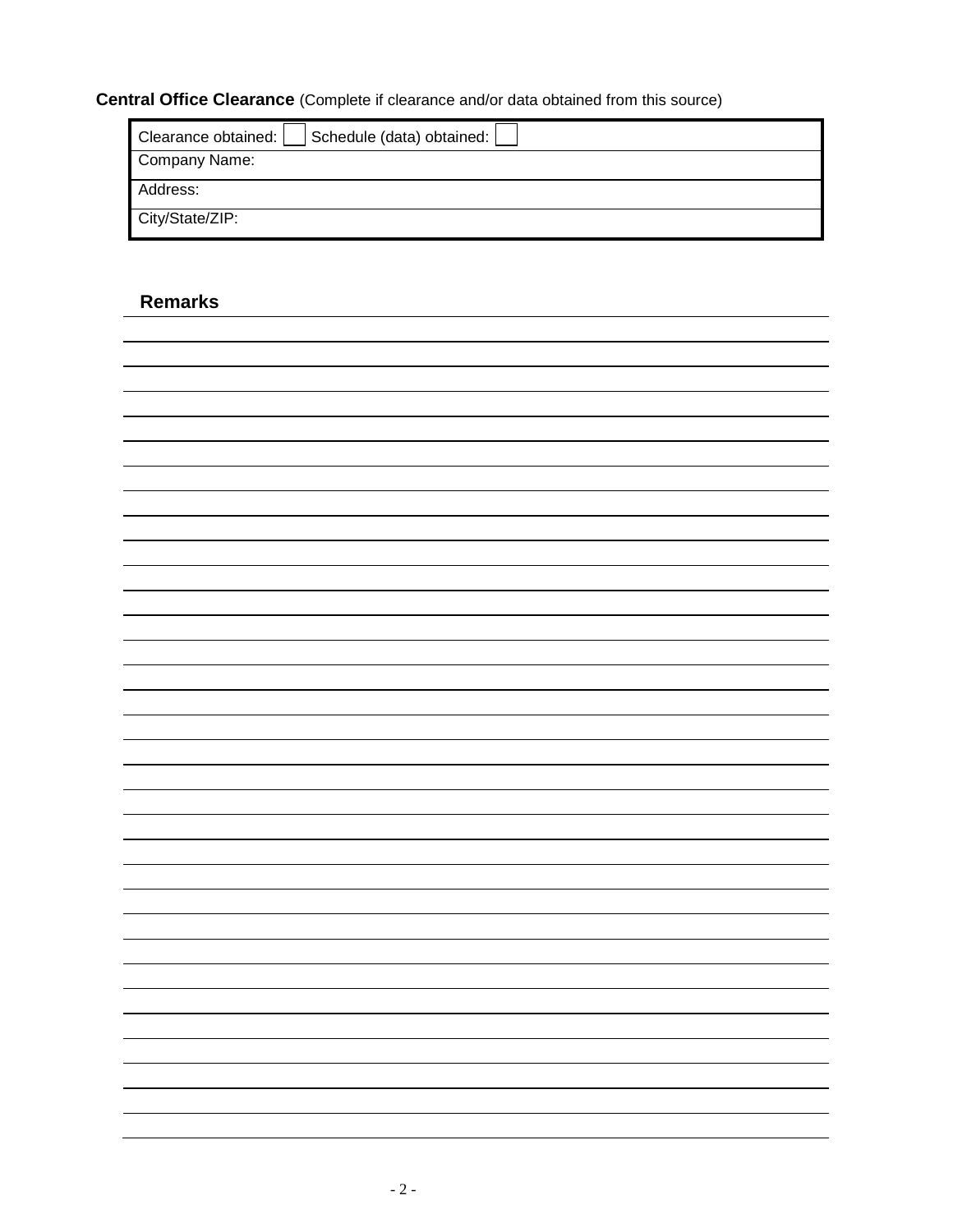### **COMPANY DATA**

| <b>Establishment Information (current data)</b> | Schedule #:              |                        |
|-------------------------------------------------|--------------------------|------------------------|
| State:                                          | <b>Collection Panel:</b> | <b>Sample Number:</b>  |
| <b>Assigned Employment:</b>                     | <b>Total Employment:</b> | <b>PSO Employment:</b> |
| <b>NAICS:</b>                                   |                          |                        |
| <b>Establishment Description:</b>               |                          |                        |
| <b>Product Description:</b>                     |                          |                        |

### **Collection Information**

| Field E<br>Economist: | Collection:<br>Method<br>⊿ of ′ |
|-----------------------|---------------------------------|
| Collection<br>Date:   | Pavroll Reference Date:         |

| $\Box$ Respondent waived confidentiality | $\Box$ Data obtained electronically |
|------------------------------------------|-------------------------------------|
|                                          |                                     |

**Document obtained** (Secondary data source)

| Written Permission: [<br>Yes.<br>No | Name and Title of Official:                |
|-------------------------------------|--------------------------------------------|
| Date of Permission:                 | Permission on file at RO: [<br>No.<br>Yes. |

## **Status (IDC Wage)**

| <b>Establishment Status:</b> | <b>Remarks:</b> |
|------------------------------|-----------------|
| Usable                       |                 |
| On strike                    |                 |
| Vacant                       |                 |
| Temporary non response       |                 |
| Refusal                      |                 |
| Out of business              |                 |
| Out of scope                 |                 |
| Abolished                    |                 |
| No matching jobs             |                 |
| Duplicate                    |                 |

#### **SMG Notification**

| Reason:                               | <b>Remarks:</b> |
|---------------------------------------|-----------------|
| Ownership/NAICS change                |                 |
| Part of assigned unit                 |                 |
| Collected unit larger than assigned   |                 |
| Employment +/- 20% of assigned        |                 |
| Employment up - business fluctuations |                 |
| Sampled employment wrong              |                 |
| SMG chose establishment subsample     |                 |
| Overlap (set by system)               |                 |
| Other discrepancy                     |                 |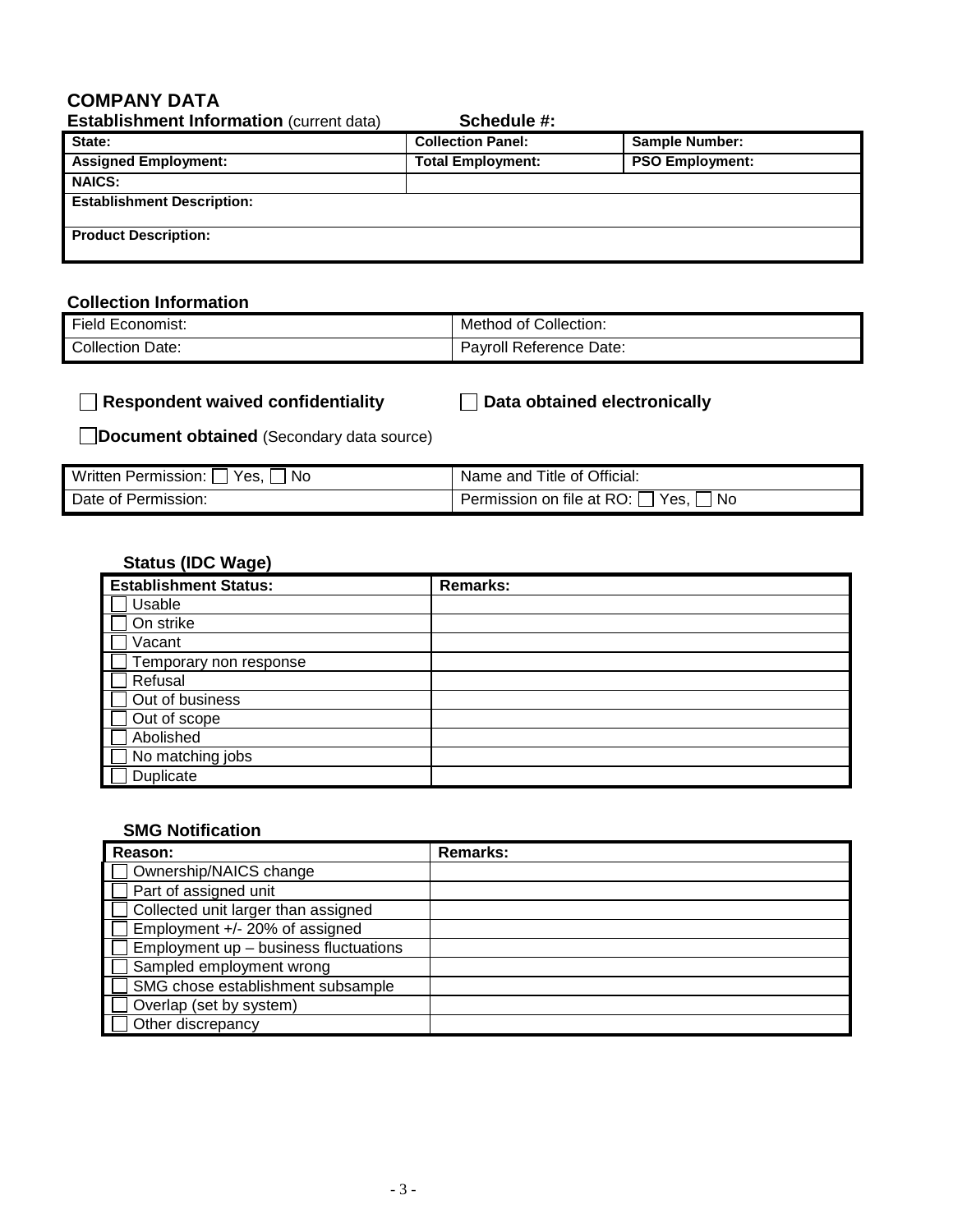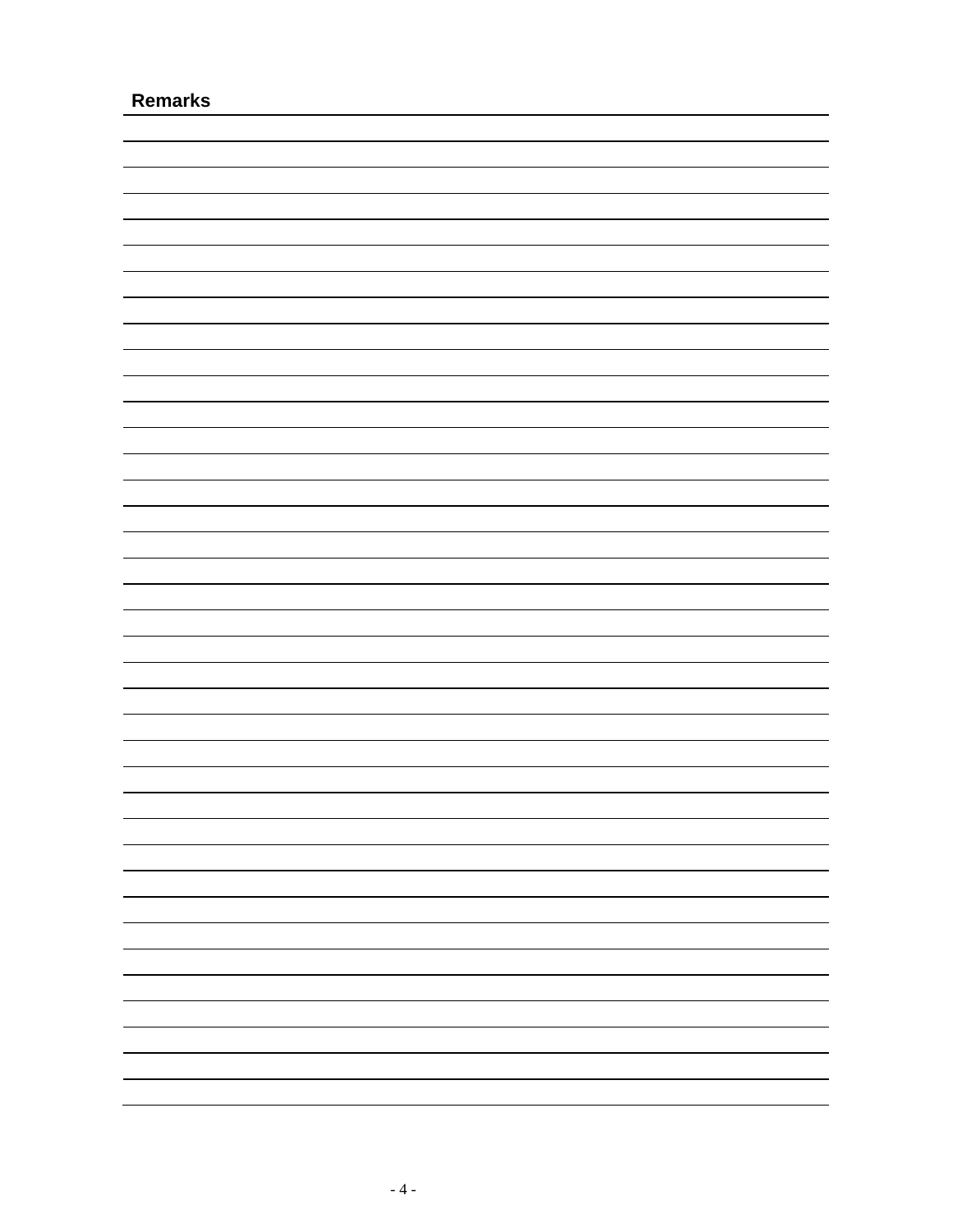# **OCCUPATIONAL REQUIREMENTS SURVEY - Leveling Schedule Number:**

| Occupation:<br>Quote:     |                          |
|---------------------------|--------------------------|
| Establishment Grade:      | SOC:                     |
| Establishment Rate Range: | Establishment Job Title: |

| Non-supervisory□ Lead□ Supervisory□ |  |  |
|-------------------------------------|--|--|
|-------------------------------------|--|--|

| Factor                                | Level | Education, experience, other comments |
|---------------------------------------|-------|---------------------------------------|
| <b>KNOWLEDGE</b>                      |       |                                       |
| JOB CONTROLS AND<br><b>COMPLEXITY</b> |       |                                       |
| <b>CONTACTS</b>                       |       |                                       |
| <b>PHYSICAL ENVIRONMENT</b>           |       |                                       |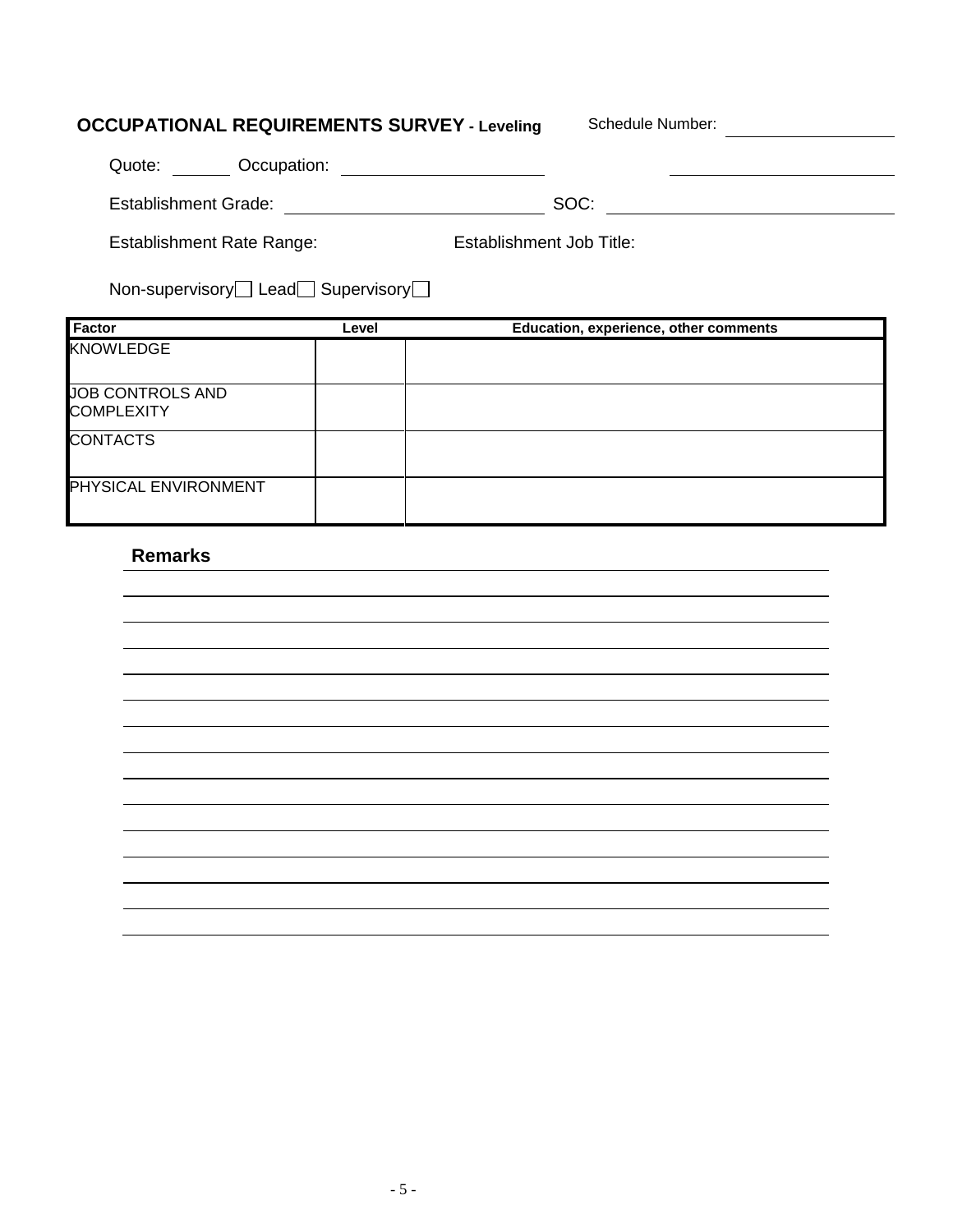# **OCCUPATIONAL REQUIREMENTS SURVEY - Leveling** Schedule Number: \_\_\_\_\_\_\_\_\_\_\_\_\_\_\_\_\_

| <b>Factor</b><br><b>KNOWLEDGE</b>                     | Level       | Education, experience, other comments |  |
|-------------------------------------------------------|-------------|---------------------------------------|--|
| Non-supervisory $\Box$ Lead $\Box$ Supervisory $\Box$ |             |                                       |  |
| <b>Establishment Rate Range:</b>                      |             | Establishment Job Title:              |  |
| <b>Establishment Grade:</b>                           |             | SOC:                                  |  |
| Quote:                                                | Occupation: |                                       |  |

| JOB CONTROLS AND<br><b>COMPLEXITY</b> |  |
|---------------------------------------|--|
| <b>CONTACTS</b>                       |  |
| <b>PHYSICAL ENVIRONMENT</b>           |  |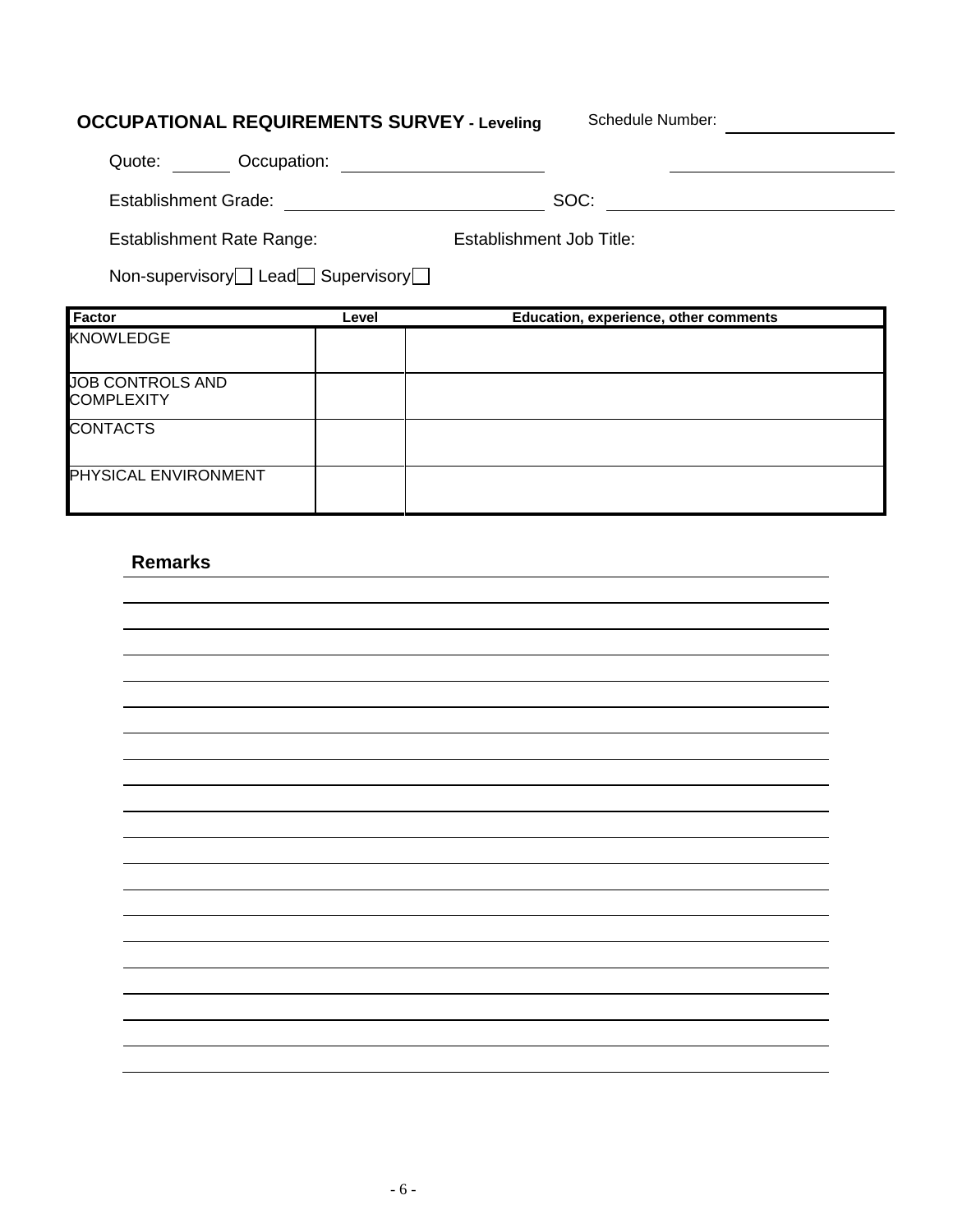# **OCCUPATIONAL REQUIREMENTS SURVEY - Leveling** Schedule Number: \_\_\_\_\_\_\_\_\_\_\_\_\_\_\_\_\_ Quote: Occupation: Establishment Grade: SOC: Establishment Job Title: Establishment Rate Range: Non-supervisory Lead Supervisory **Factor Level Education, experience, other comments** KNOWLEDGE JOB CONTROLS AND **COMPLEXITY CONTACTS** PHYSICAL ENVIRONMENT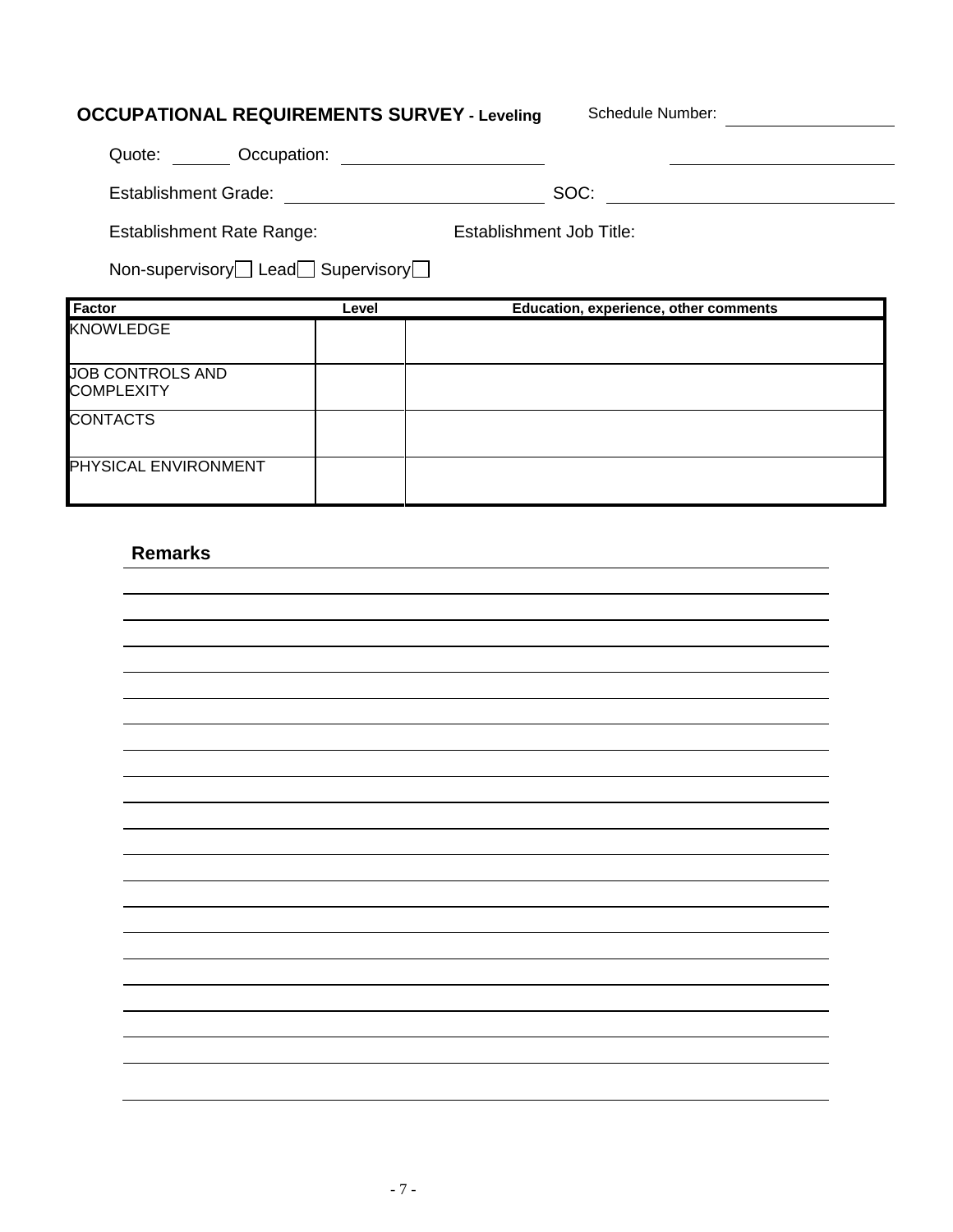| <b>OCCUPATIONAL REQUIREMENTS SURVEY - Leveling</b> |       |                          | Schedule Number:                      |
|----------------------------------------------------|-------|--------------------------|---------------------------------------|
| Quote:<br>Occupation:                              |       |                          |                                       |
| <b>Establishment Grade:</b>                        |       |                          | SOC:                                  |
| <b>Establishment Rate Range:</b>                   |       | Establishment Job Title: |                                       |
| Non-supervisory Lead Supervisory                   |       |                          |                                       |
| <b>Factor</b>                                      | Level |                          | Education, experience, other comments |
| <b>KNOWLEDGE</b>                                   |       |                          |                                       |
| <b>JOB CONTROLS AND</b><br><b>COMPLEXITY</b>       |       |                          |                                       |
| <b>CONTACTS</b>                                    |       |                          |                                       |
|                                                    |       |                          |                                       |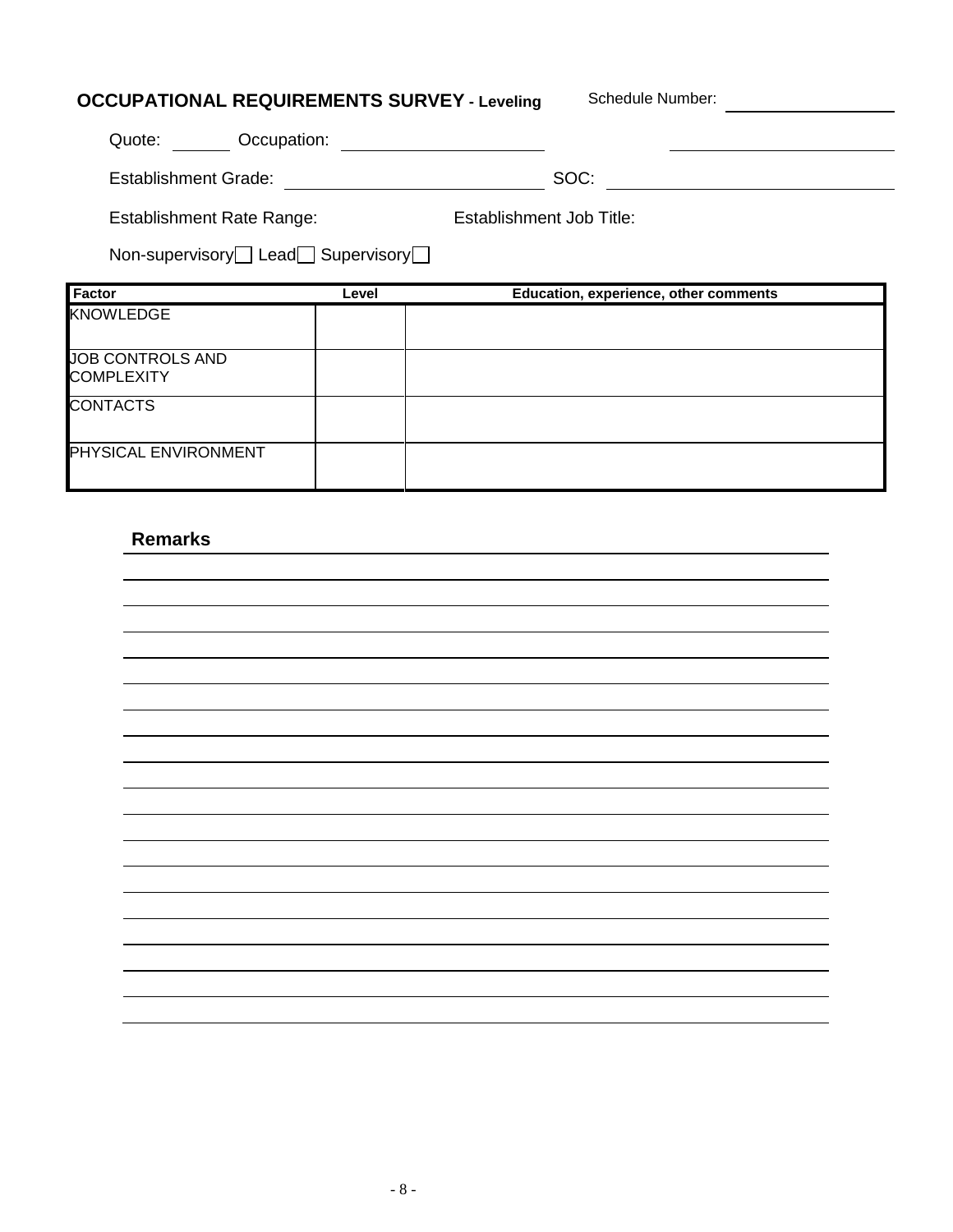| <b>OCCUPATIONAL REQUIREMENTS SURVEY - Leveling</b> |       | Schedule Number:                      |
|----------------------------------------------------|-------|---------------------------------------|
| <b>COCCUPATION:</b><br>Quote:                      |       |                                       |
| <b>Establishment Grade:</b>                        |       | SOC:                                  |
| <b>Establishment Rate Range:</b>                   |       | Establishment Job Title:              |
| Non-supervisory Lead Supervisory                   |       |                                       |
| Factor                                             | Level | Education, experience, other comments |
| <b>KNOWLEDGE</b>                                   |       |                                       |
| <b>JOB CONTROLS AND</b><br><b>COMPLEXITY</b>       |       |                                       |
| <b>CONTACTS</b>                                    |       |                                       |
| PHYSICAL ENVIRONMENT                               |       |                                       |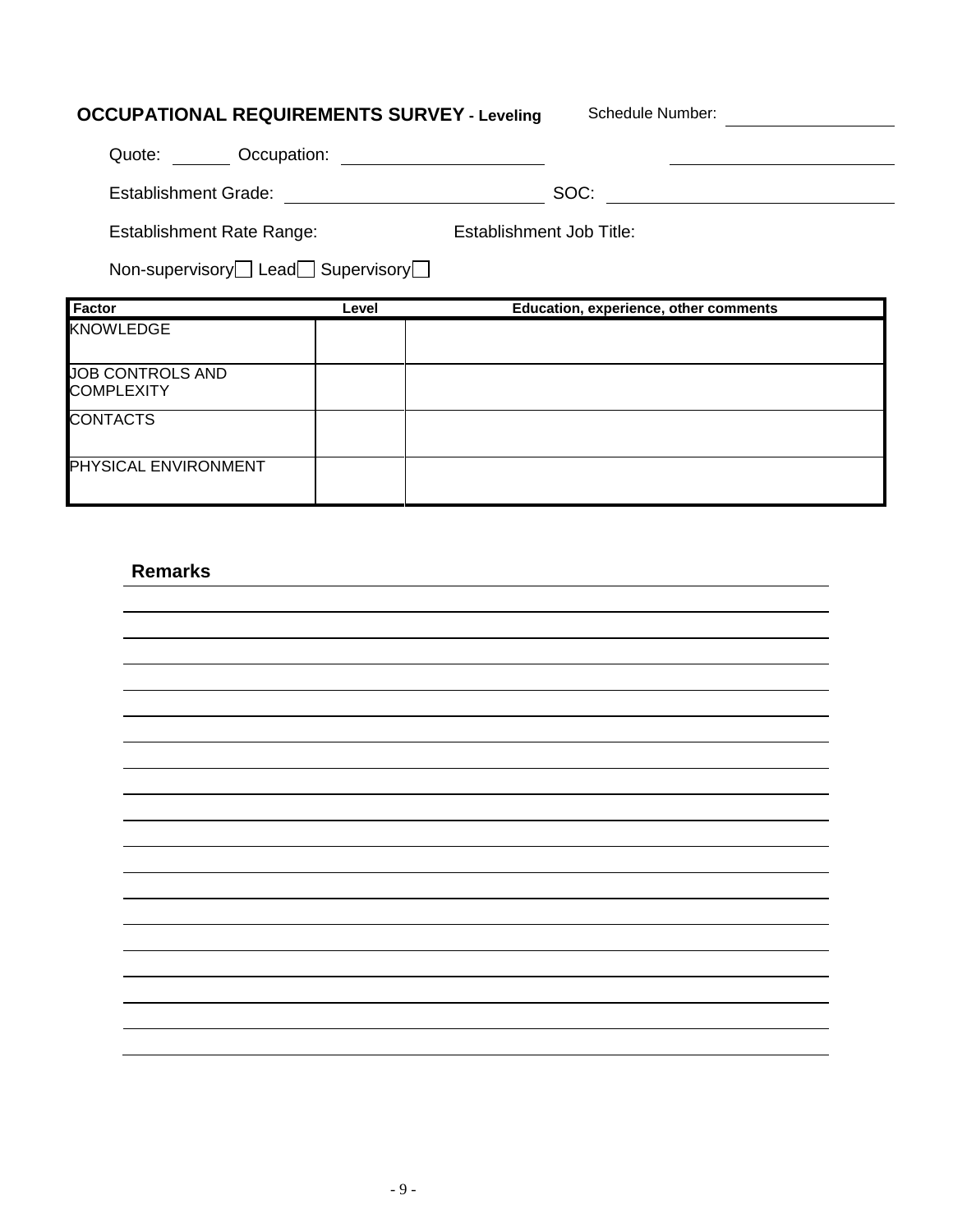| <b>OCCUPATIONAL REQUIREMENTS SURVEY - Leveling</b> |       | Schedule Number:                      |
|----------------------------------------------------|-------|---------------------------------------|
| Quote:<br>Occupation:                              |       |                                       |
| <b>Establishment Grade:</b>                        |       | SOC:                                  |
| <b>Establishment Rate Range:</b>                   |       | Establishment Job Title:              |
| Non-supervisory Lead Supervisory                   |       |                                       |
| <b>Factor</b>                                      | Level | Education, experience, other comments |
| <b>KNOWLEDGE</b>                                   |       |                                       |
|                                                    |       |                                       |
| <b>JOB CONTROLS AND</b><br><b>COMPLEXITY</b>       |       |                                       |
| <b>CONTACTS</b>                                    |       |                                       |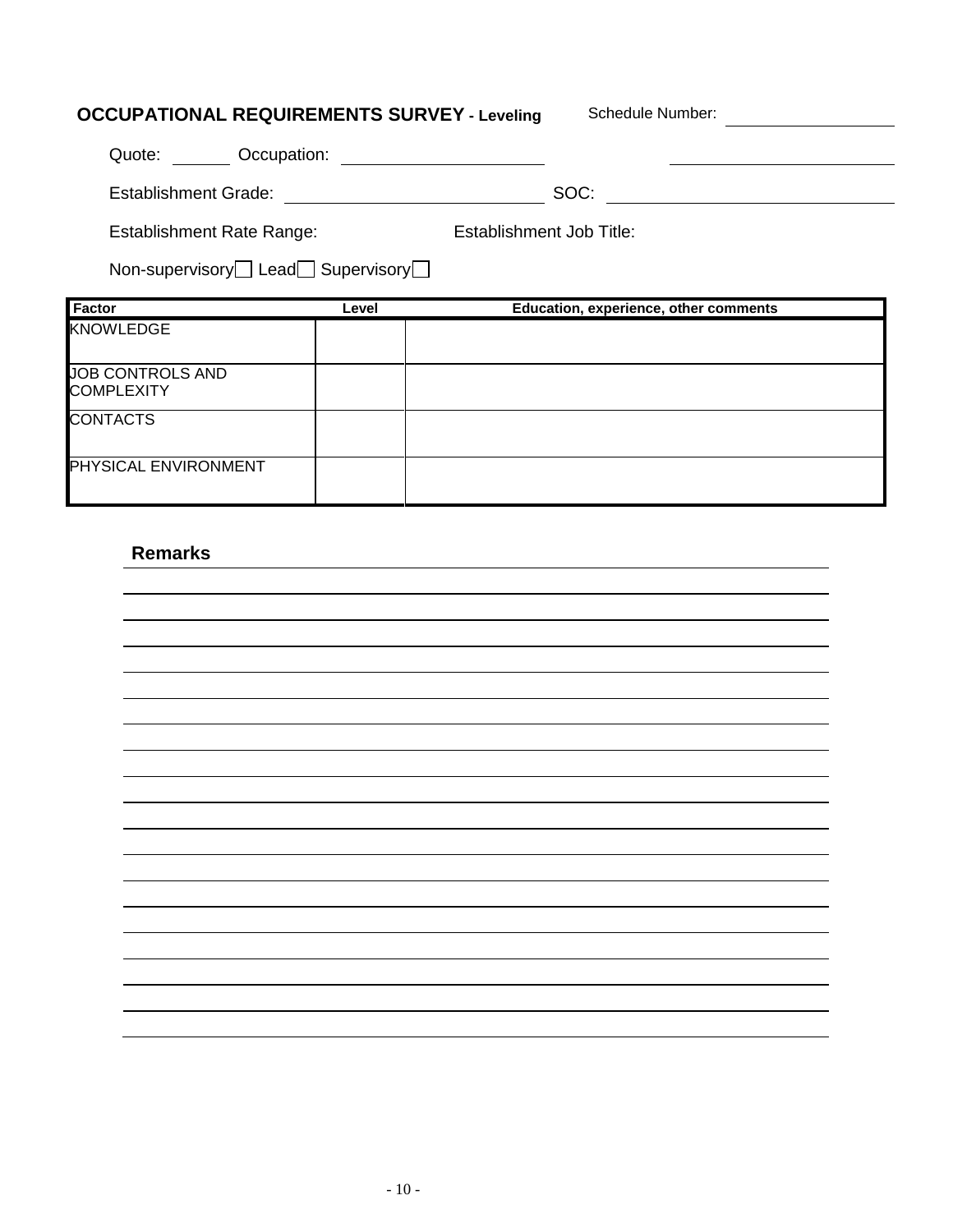| <b>OCCUPATIONAL REQUIREMENTS SURVEY - Leveling</b> |       | Schedule Number:                      |
|----------------------------------------------------|-------|---------------------------------------|
| Quote: Occupation:                                 |       |                                       |
| <b>Establishment Grade:</b>                        |       | SOC:                                  |
| <b>Establishment Rate Range:</b>                   |       | Establishment Job Title:              |
| Non-supervisory□ Lead□ Supervisory□                |       |                                       |
| Factor                                             | Level | Education, experience, other comments |
| <b>KNOWLEDGE</b>                                   |       |                                       |
| <b>JOB CONTROLS AND</b><br><b>COMPLEXITY</b>       |       |                                       |
|                                                    |       |                                       |
| <b>CONTACTS</b>                                    |       |                                       |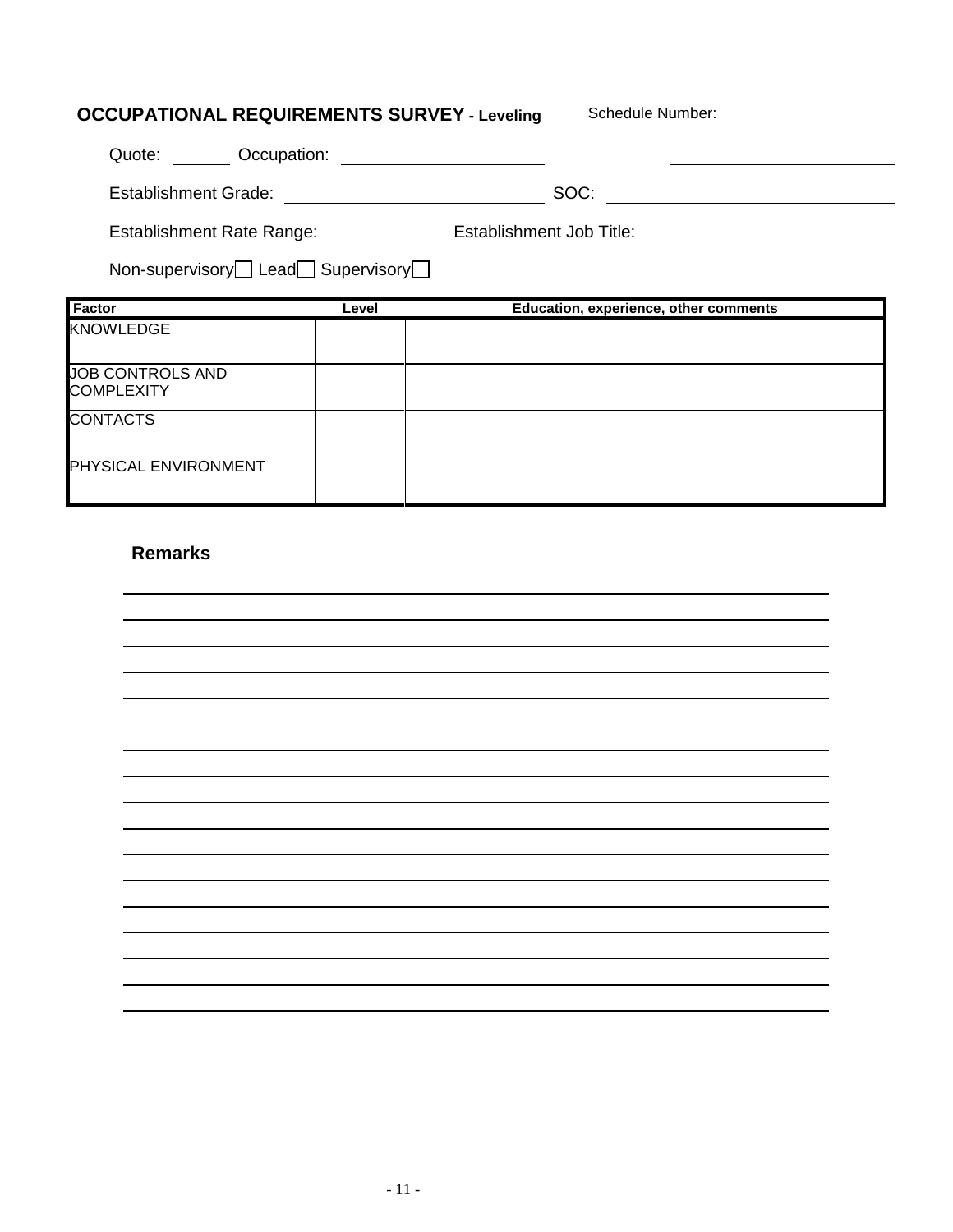| <b>OCCUPATIONAL REQUIREMENTS SURVEY - Leveling</b> |                          | Schedule Number:                      |
|----------------------------------------------------|--------------------------|---------------------------------------|
| Quote:<br>Occupation:                              |                          |                                       |
| <b>Establishment Grade:</b>                        |                          | SOC:                                  |
| <b>Establishment Rate Range:</b>                   | Establishment Job Title: |                                       |
| Non-supervisory Lead Supervisory                   |                          |                                       |
|                                                    |                          |                                       |
| Factor                                             | Level                    | Education, experience, other comments |
| <b>KNOWLEDGE</b>                                   |                          |                                       |
| <b>JOB CONTROLS AND</b><br><b>COMPLEXITY</b>       |                          |                                       |
| <b>CONTRACTS</b>                                   |                          |                                       |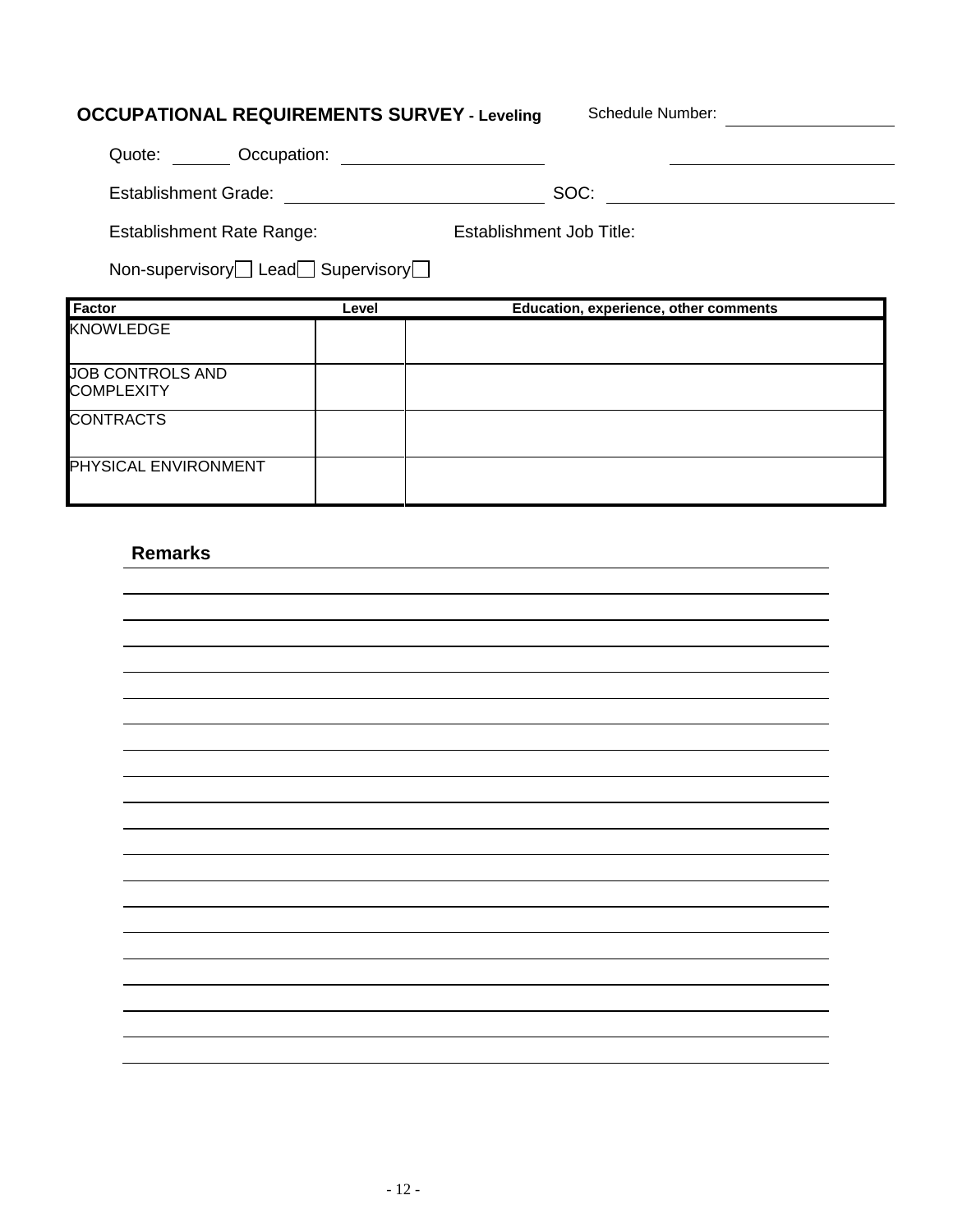#### **OCCUPATIONAL REQUIREMENTS SURVEY – Base Leveling Supervisor**

Schedule Number:

| <b>Supervisor</b> |                                  |                 |                         |                                 |  |
|-------------------|----------------------------------|-----------------|-------------------------|---------------------------------|--|
| 1 <sup>st</sup>   | $2^{nd}$                         | 3 <sup>rd</sup> | Line Supervisor/Manager |                                 |  |
|                   | Quote:                           | Occupation:     |                         |                                 |  |
|                   | <b>Establishment Grade:</b>      |                 |                         | SOC:                            |  |
|                   | <b>Establishment Rate Range:</b> |                 |                         | <b>Establishment Job Title:</b> |  |

Highest Level Non-Supervisory Subordinate Position \_\_\_\_\_\_\_\_\_\_\_\_\_\_\_\_\_\_\_\_\_\_\_\_\_\_\_\_\_\_\_\_\_\_\_\_\_\_\_\_\_\_\_\_\_\_\_\_\_

| Factor                                       | Level | Education, experience, other comments |
|----------------------------------------------|-------|---------------------------------------|
| KNOWLEDGE                                    |       |                                       |
| <b>JOB CONTROLS AND</b><br><b>COMPLEXITY</b> |       |                                       |
| <b>CONTACTS</b>                              |       |                                       |
| PHYSICAL ENVIRONMENT                         |       |                                       |

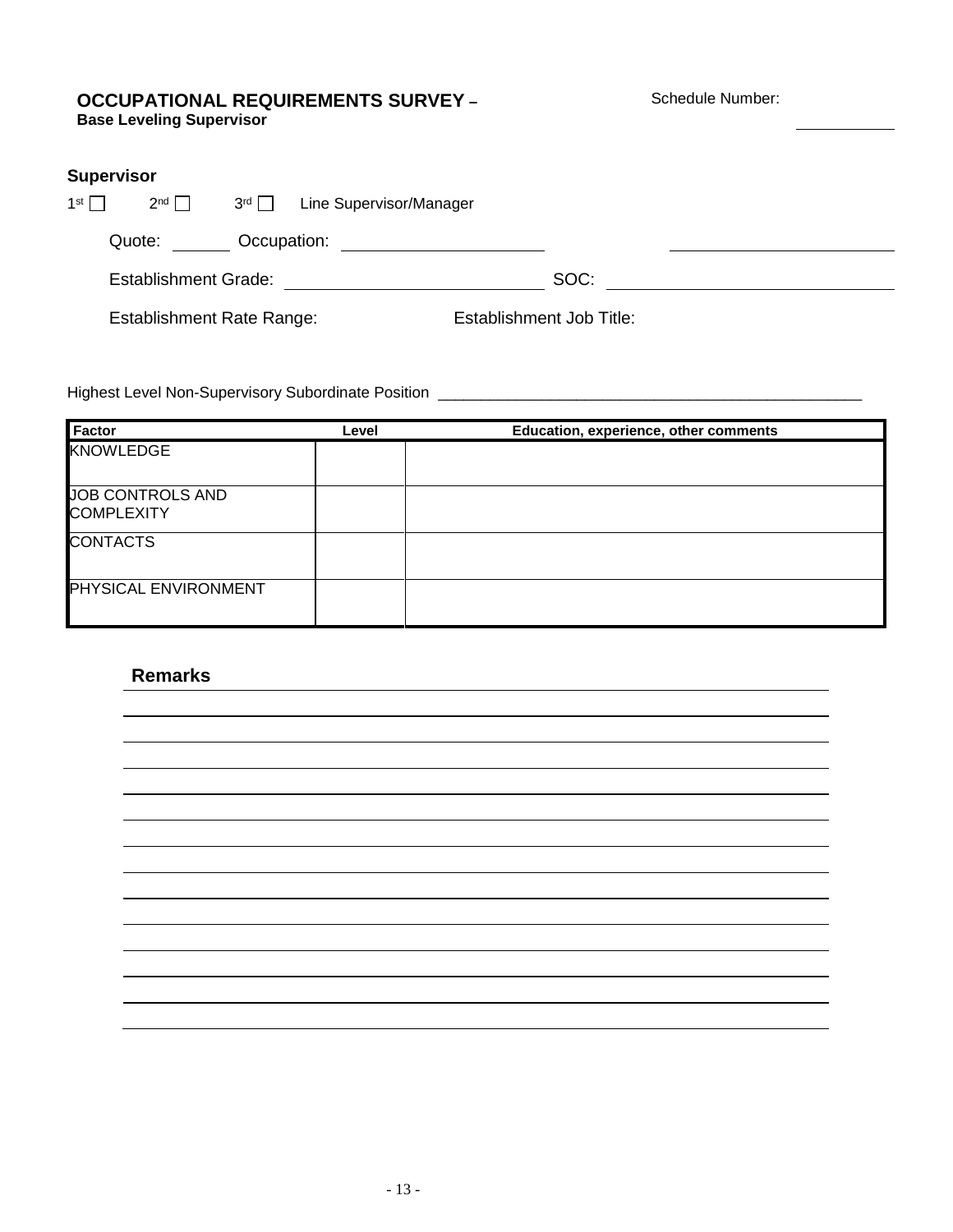## **OCCUPATIONAL REQUIREMENTS SURVEY –**

Schedule Number:

**Leveling on Duties and Responsibilities of Supervisor**

### **Supervisor**

| 1st $\Gamma$ | $2^{nd}$                    | $3^{rd}$    | Line Supervisor/Manager |      |  |
|--------------|-----------------------------|-------------|-------------------------|------|--|
|              | Quote:                      | Occupation: |                         |      |  |
|              | <b>Establishment Grade:</b> |             |                         | SOC: |  |

Establishment Rate Range: Establishment Job Title:

| <b>Factor</b>                                | Level | Education, experience, other comments |
|----------------------------------------------|-------|---------------------------------------|
| <b>KNOWLEDGE</b>                             |       |                                       |
| <b>JOB CONTROLS AND</b><br><b>COMPLEXITY</b> |       |                                       |
| <b>CONTACTS</b>                              |       |                                       |
| <b>PHYSICAL ENVIRONMENT</b>                  |       |                                       |

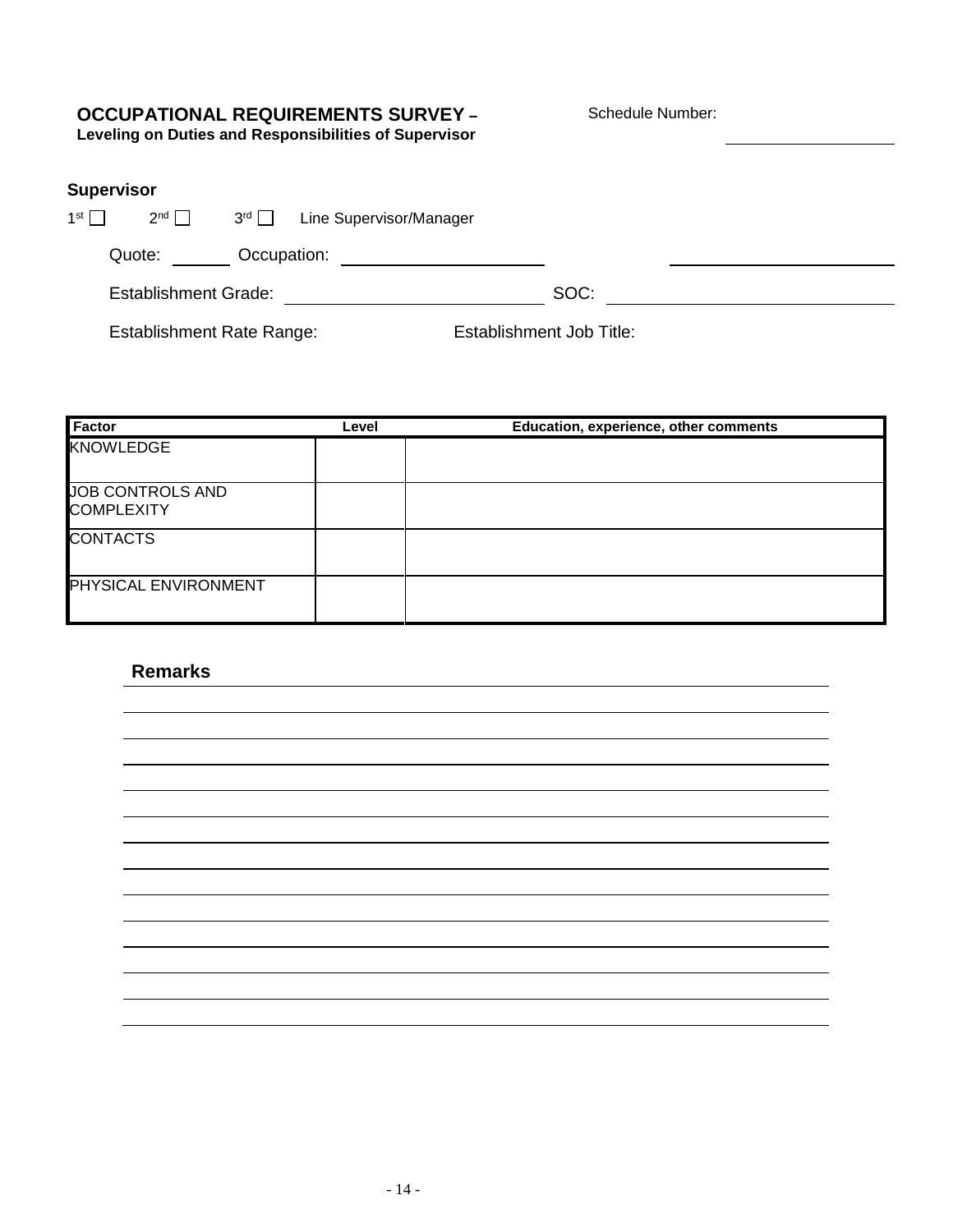#### **OCCUPATIONAL REQUIREMENTS SURVEY – Leveling Summary Schedule Number: Constant Constant Constant Constant Constant Constant Constant Constant Constant Constant Constant Constant Constant Constant Constant Constant Constant Constant Constant Constant Con**

| Leveling Factors                      | QUOTE 1 | <b>QUOTE 2</b> | QUOTE 3 | <b>QUOTE 4</b> | <b>QUOTE 5</b> | QUOTE 6 | <b>QUOTE 7</b> | <b>QUOTE 8</b> |
|---------------------------------------|---------|----------------|---------|----------------|----------------|---------|----------------|----------------|
| KNOWLEDGE                             |         |                |         |                |                |         |                |                |
| JOB CONTROLS AND<br><b>COMPLEXITY</b> |         |                |         |                |                |         |                |                |
| <b>CONTACTS</b><br>Π                  |         |                |         |                |                |         |                |                |
| PHYSICAL ENVIRONMENT                  |         |                |         |                |                |         |                |                |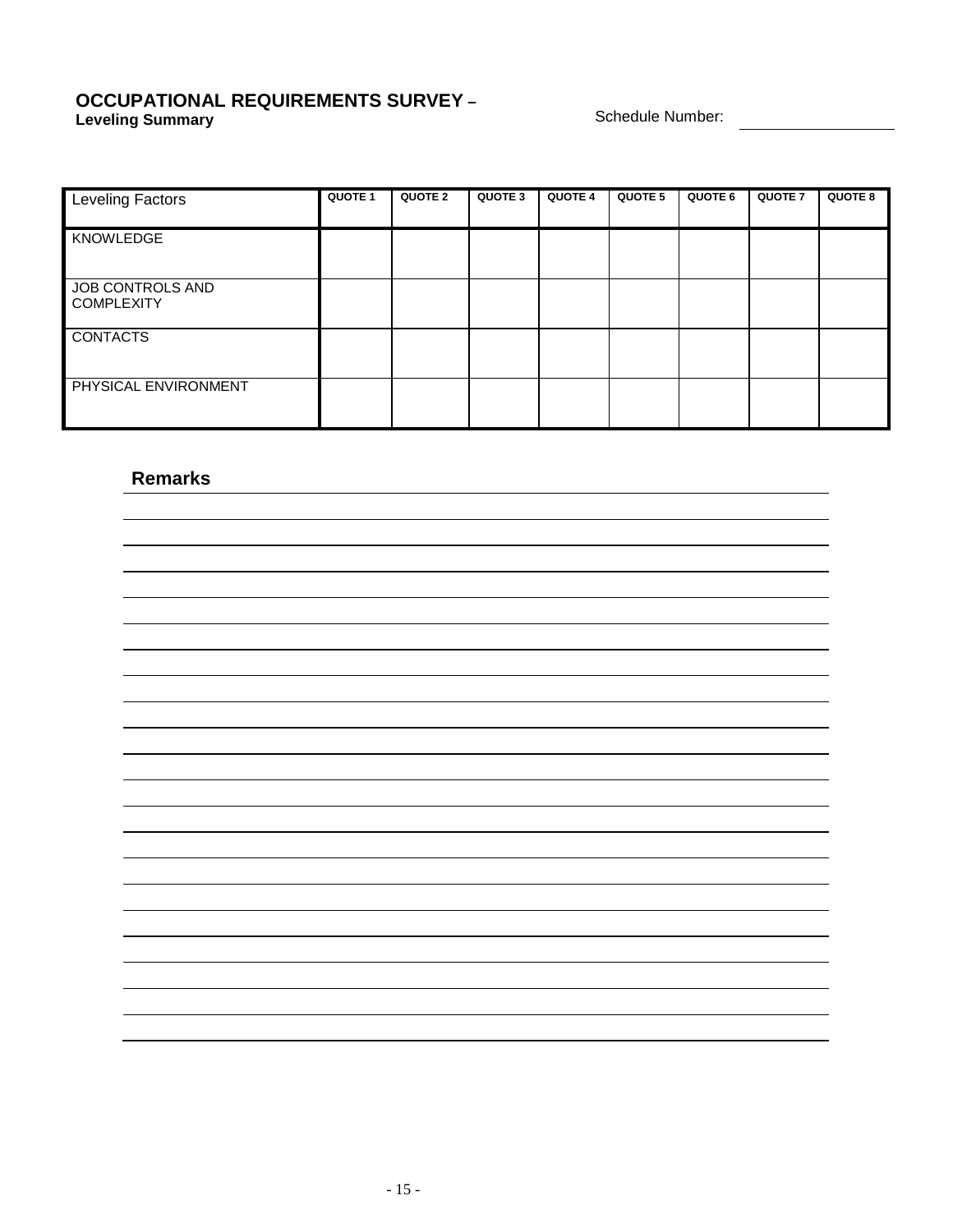#### **OCCUPATIONAL REQUIREMENTS SURVEY - Work Schedule**

Schedule Number:

| Quote # | Work Schedule # | Description/occupation | Hours/day | Hours/week | Weeks/year Type |  |
|---------|-----------------|------------------------|-----------|------------|-----------------|--|
|         |                 |                        |           |            |                 |  |
|         |                 |                        |           |            |                 |  |
|         |                 |                        |           |            |                 |  |
|         |                 |                        |           |            |                 |  |
|         |                 |                        |           |            |                 |  |
|         |                 |                        |           |            |                 |  |
|         |                 |                        |           |            |                 |  |
|         |                 |                        |           |            |                 |  |
|         |                 |                        |           |            |                 |  |

For "Work Schedule #" note also if Alternate work schedule (Only needed for index schedules)